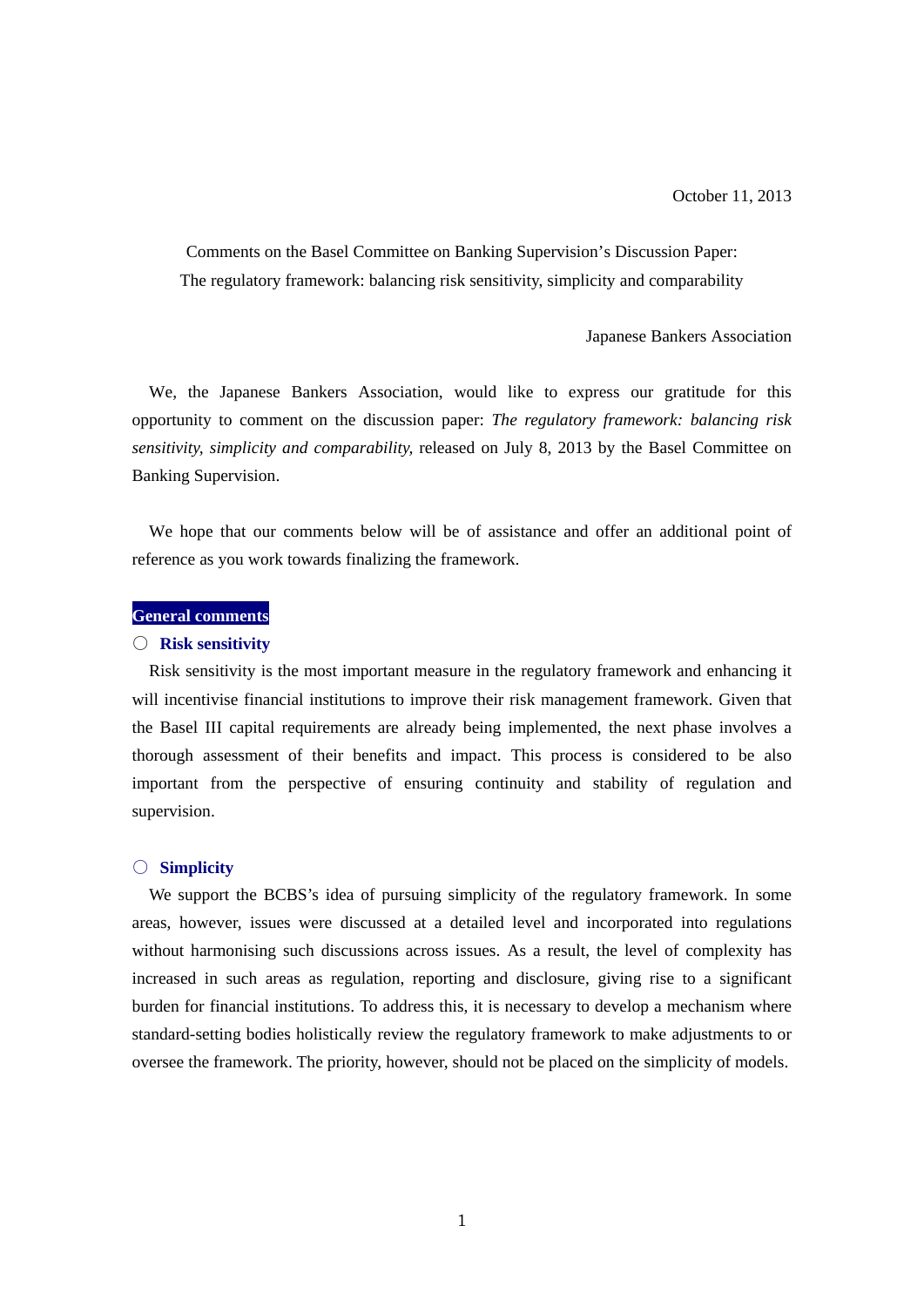## ○ **Comparability**

Comparability between banks or over time has significance only when such a comparison is made based on risk-sensitive measures that factor in business models or regional characteristics. If it is difficult to make a direct comparison between outcomes, it can be supplemented by performing a benchmark analysis to identify the causes of differences (e.g. differences in parameters used), with financial institutions being accountable for such differences. Consequently, the existence of differences should not necessarily be denied. For example, the difference in skill/know-how of asset management and disposal may constitute a reasonable difference in the estimation of banks' parameters (e.g. LGD).

Additionally, differences in models that are subject to supervisory approval can be controlled by national authorities in each jurisdiction. On the other hand, comparability associated with cross-border differences can be supplemented by establishing a framework that enables supervisory information sharing and mutual recognition between national authorities.

## ○ **Balance**

The current capital framework has succeeded in supporting a level playing field and creating incentives for the enhancement of risk management. Performing a gap analysis using benchmarks for the purpose of improving comparability, and holding financial institutions accountable for the outcome should ensure an appropriate balance between simplicity, comparability and risk sensitivity. However, the discussion on achieving the appropriate balance should seek to strike an optimal balance between the operational burden on banks in addition to simplicity, comparability and risk sensitivity.

Further, it is necessary to carefully address, in particular, the buffer structure and calibration of the leverage ratio. If the minimum leverage ratio is raised, this minimum ratio may become the de facto minimum capital requirement even though it should serve as a supplementary measure to the risk-based capital adequacy ratios. For example, where the minimum Tier 1 capital ratio is 8.5% and the average risk weight is 45%, and if the required minimum leverage ratio is 3.8% or more, this could become the de facto minimum capital adequacy ratio. Such cases may result in unintended incentives for banks to reduce low-risk assets and hold high-risk assets. It may also significantly compromise the importance of risk sensitivity although the BCBS recognises this as a central element of regulatory framework.

**Specific comments**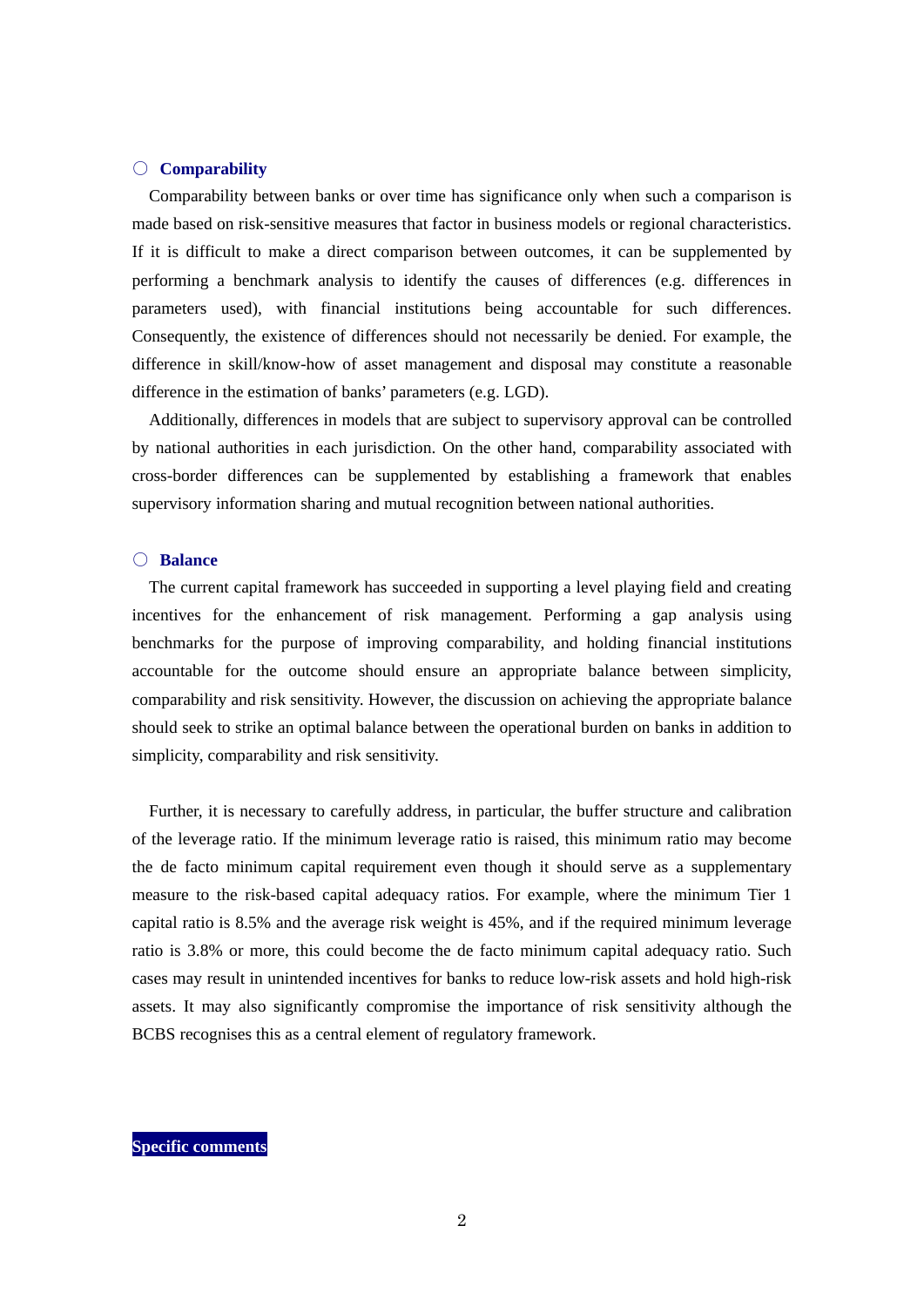# ○ **Q1.**

It is considered that the current framework with its reliance on the risk-based capital at its core appropriately balances the objectives set out in paragraph 29.

| <b>Objectives</b>           | <b>Comments</b>                                                            |
|-----------------------------|----------------------------------------------------------------------------|
| <b>Applicability to</b>     | The Basel III capital framework requires internationally active banks,     |
| smaller institutions        | regardless of their size, to appropriately capture their risk exposures or |
|                             | risk profiles and sets a minimum level of capital. Moreover, there is a    |
|                             | mechanism in place to require appropriate capital add-ons in proportion    |
|                             | to the degree of impact on systemic risk. In this regard, a framework      |
|                             | applicable to internationally active banks of all sizes is considered to   |
|                             | have been established.                                                     |
| <b>Comparability across</b> | As various risk factors have been reflected, comparability has improved.   |
| <b>banks</b>                |                                                                            |
| A reasonable level          | Under the current framework, each bank can appropriately capture its       |
| playing field               | risk exposures or risk profiles and a minimum level of capital is set.     |
|                             | Given this, a reasonable level playing field is ensured.                   |
| <b>Effects of capital</b>   | The current framework provides appropriate risk-taking incentives by       |
| requirements on             | identifying risks properly, avoiding excessive leverage (supplementary     |
| banks' risk-taking          | measure) and securing prudential liquidity positions.                      |
| incentives                  |                                                                            |
| <b>Enhancement of risk</b>  | Since the implementation of Basel II, the enhancement of risk sensitivity  |
| measurement and             | has been appropriately addressed. Nevertheless, it is considered useful to |
| management                  | allow simplified approaches, taking into account materiality and giving    |
|                             | due regard to the regulatory burden imposed on banks.                      |

# ○ **Q2.**

In addition to simplicity, comparability and risk sensitivity, operational burden on banks should also be taken into account in the discussion of how to strike the optimal balance. The introduction of materiality thresholds is considered an effective measure to address this. Additionally, the quality of supervision is also an important factor in assessing the adequate level of simplicity and risk sensitivity. In considering comparability between banks, a framework which also reflects the difference in risk profiles between financial institutions should be pursued.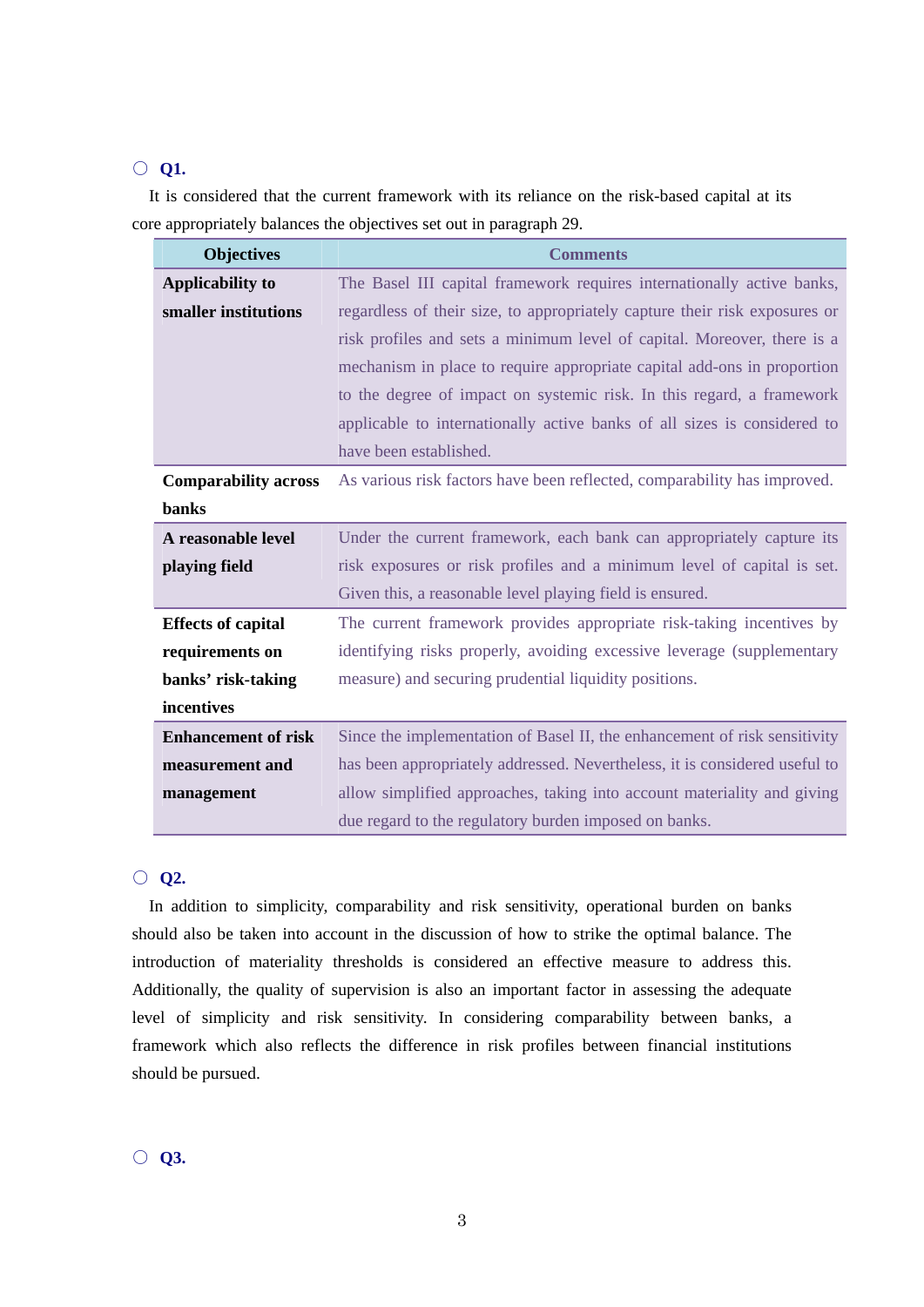We recognise that the current capital framework appropriately balances simplicity, comparability and risk sensitivity. Risk sensitivity, in particular, should be viewed as the most important element also from the perspective of promoting banks to enhance their risk management and should not be sacrificed. At the same time, any undue operational burden on banks should be avoided, which can be achieved by allowing certain simplified approaches depending on the materiality of risks.

On the other hand, in some areas, issues were discussed at a detailed level and incorporated into regulations, without harmonising such discussions across issues. This has had the effect of imposing undue operational burden on banks in terms of regulation, reporting and disclosure. To prevent such burden from being imposed on banks, the standard-setting bodies such as the Financial Stability Board and BCBS should make efforts to harmonise similar and/or overlapping areas across their respective regulatory/reporting/disclosure requirements to achieve optimisation of the entire regulatory regime. Further, in order to strike the right balance between the above-mentioned elements, there should be a mechanism whereby standard-setting bodies holistically review the regulatory framework on a regular basis and make any necessary adjustments.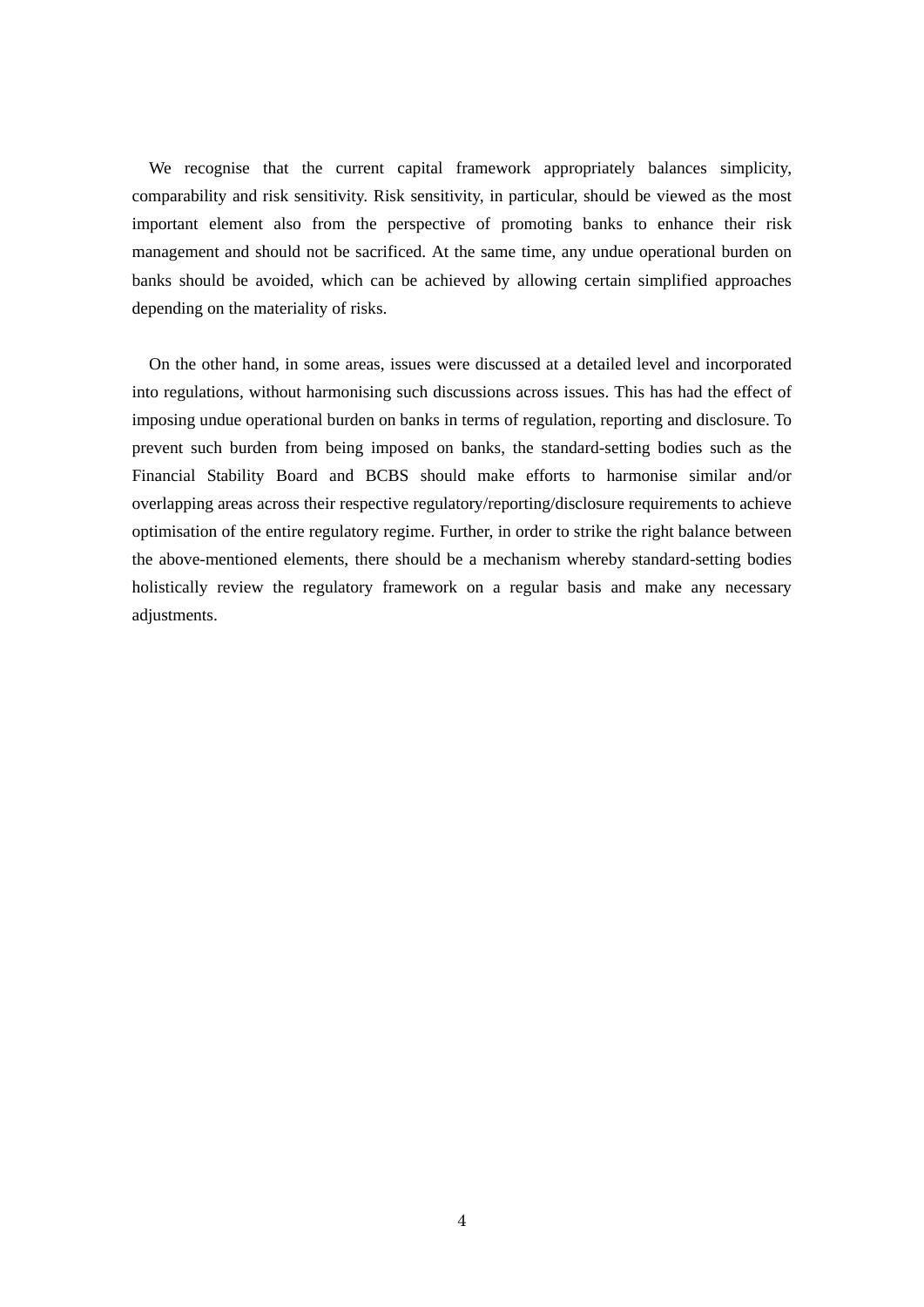# ○ **Q4.**

| <b>Policy options</b>       | <b>Our view and rationale</b>                                                |
|-----------------------------|------------------------------------------------------------------------------|
| <b>Introduction of</b>      | [Agree with conditions] We agree with this idea if its intent is to simplify |
| indicators for the          | the regulatory framework. Existing regulations should be assessed,           |
| assessment of               | through backtesting, to identify which measures succeeded in capturing       |
| simplicity,                 | deterioration of the soundness of financial institutions in times of         |
| comparability and           | previous crises. The result of this assessment should be taken into          |
| risk sensitivity            | account in simplifying the regulatory framework. At the same time, the       |
|                             | BCBS should give due regard to the stability and continuity of the           |
|                             | regulatory environment as a frequent review of regulatory frameworks         |
|                             | may undermine the stability of the financial system.                         |
| <b>Enhancing disclosure</b> | [Further improvement requested] Enhancing disclosure is considered as        |
|                             | a reasonable method to improve simplicity, comparability and risk            |
|                             | sensitivity. However, it should be noted that, similar to recent             |
|                             | developments in strengthening regulations, detailed requirements have        |
|                             | been incorporated into the existing requirements, and as a result, such      |
|                             | individual disclosure/reporting requirements (e.g. the capital               |
|                             | requirements, G-SIFIs disclosure, data gaps, leverage and liquidity          |
|                             | requirements) have significantly increased since the implementation of       |
|                             | Basel II, which may have been imposing an undue burden on banks.             |
|                             | These requirements should therefore be reviewed for duplication and          |
|                             | inconsistency, and any similar/overlapping areas, and those identified in    |
|                             | disclosures required by respective standard-setting bodies (e.g. the         |
|                             | Financial Stability Board and the BCBS) should be hamornised to              |
|                             | achieve total optmisation. Further, the type and format of disclosures       |
|                             | required by investors may vary, and hence the disclosure regulation          |
|                             | should only set out minimum necessary requirements and any issues            |
|                             | which are not covered by such requirements should be improved or             |
|                             | addressed as necessary through communication between individual              |
|                             | financial institutions and related parties.                                  |
| <b>Using additional</b>     | [Disagree] We disagree with the use of additional metrics as it will         |
| metrics                     | further complicate the regulatory framework. In particular, equity market    |
|                             | values fluctuate in response not only to factors specific to financial       |
|                             | institutions but also to various other factors including supply and          |
|                             | demand in the markets and speculation among market participants.             |
|                             | Moreover, historical equity volatility fails to reflect improvements in      |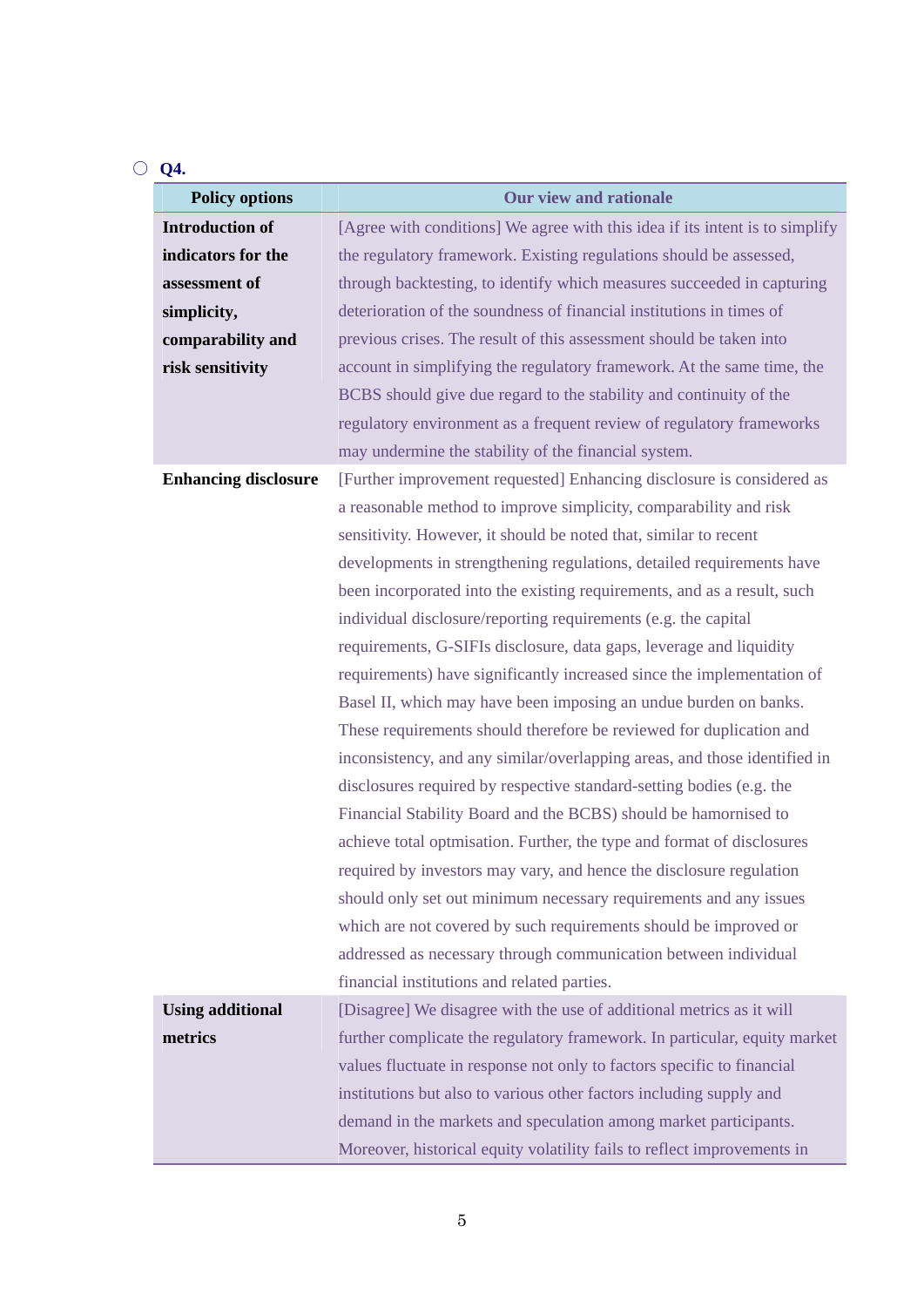|                        | asset positions after the financial crisis, and not all banks are listed on   |
|------------------------|-------------------------------------------------------------------------------|
|                        | the stock exchanges. Additionally, the marginal utility of regulation         |
|                        | decreases with incremental tightening. Given this, the best option is to      |
|                        | pursue an appropriate balance between regulation and supervision.             |
| <b>Ensuring the</b>    | [Disagree] It is necessary to carefully address, in particular, the buffer    |
| effectiveness of the   | structure and calibration of the leverage ratio. If the minimum leverage      |
| leverage ratio         | ratio is raised, this minimum ratio will become the de facto minimum          |
|                        | capital requirement even though it should serve as a supplementary            |
|                        | measure to the risk-based capital adequacy ratios. Such a case may            |
|                        | create unintended incentives for banks to reduce low-risk assets and hold     |
|                        | high-risk assets. It may also significantly compromise the importance of      |
|                        | risk sensitivity which the BCBS recognises as a central element of            |
|                        | regulatory framework.                                                         |
| <b>Added floors to</b> | [Floor – Disagree]                                                            |
| internal model         | Adding floors has a negative impact on all aspects of simplicity,             |
| approaches             | comparability and risk sensitivity. First of all, it increases the complexity |
| (IRB/AMA)              | of the regulatory framework. Secondly, if a floor is breached, a bank's       |
|                        | risk exposures may not be presented appropriately, which would                |
|                        | undermine comparability between banks. Moreover, the same level of            |
|                        | capital charges may be applied to both high-risk and low-risk assets,         |
|                        | prompting banks to hold assets with a higher risk relative to profitability.  |
|                        | Further, it may disincentivise financial institutions to improve their risk   |
|                        | management framework.                                                         |
|                        | [Benchmark – Partially agree]                                                 |
|                        | A risk weight comparison based on the analysis of factors and                 |
|                        | backgrounds is considered to be effective. Nevertheless, the existence of     |
|                        | differences should not necessarily be denied. For example, the difference     |
|                        | in skill/know-how of asset management and disposal may constitute a           |
|                        | reasonable difference in the estimation of banks' parameters (LGD).           |
|                        | Financial institutions should be held accountable for such differences to     |
|                        | markets, investors, and other interested parties.                             |
| Use test of internal   | [Partially agree] Assessing the linkage is desirable in that risks can be     |
| risk management        | double-checked and banks can understand the characteristics of both           |
| models                 | models. However, we disagree with excessively strengthening the               |
|                        | linkage because it may act as a disincentive to enhance risk                  |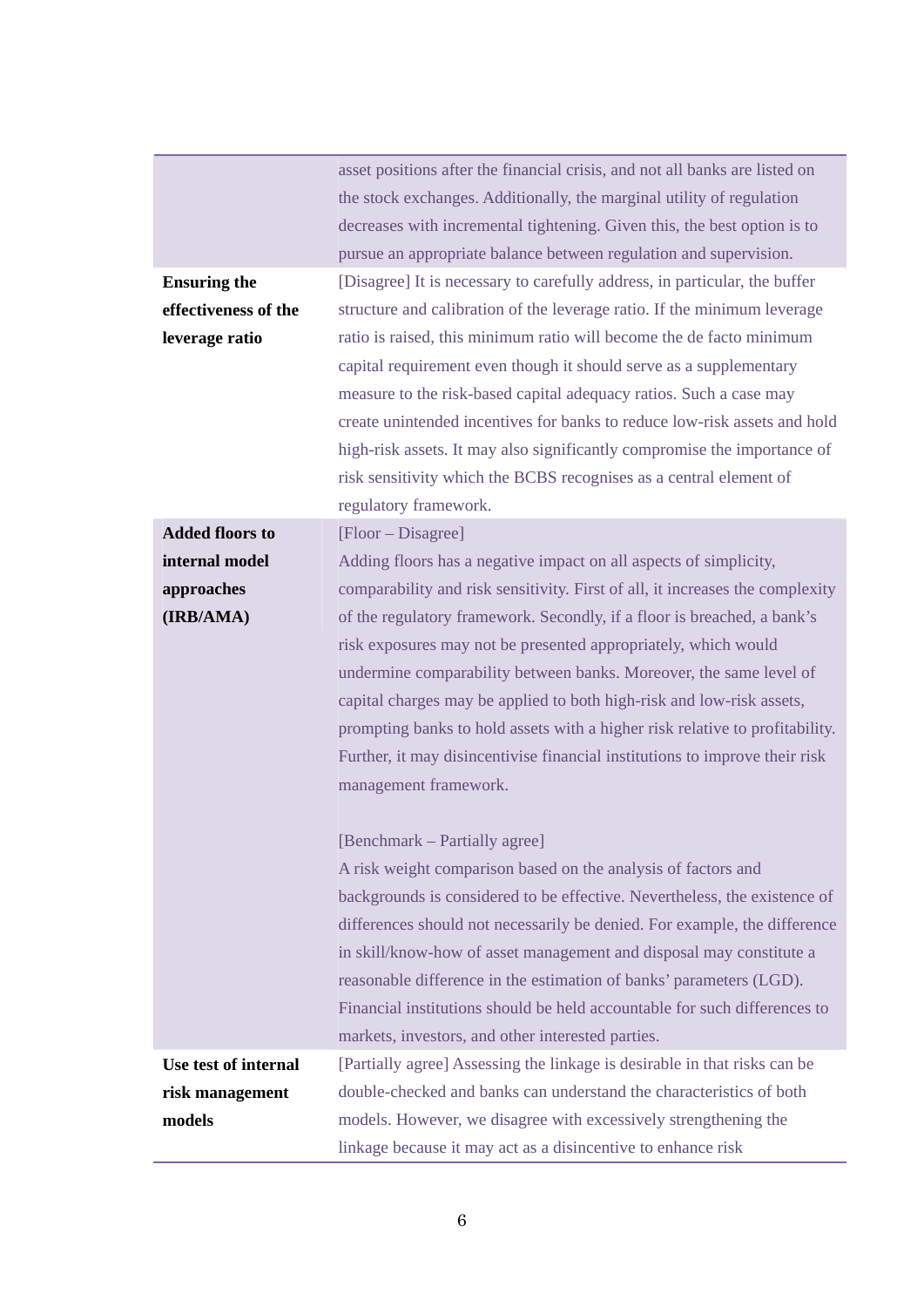|                           | management.                                                                                                                              |
|---------------------------|------------------------------------------------------------------------------------------------------------------------------------------|
| <b>Limiting national</b>  | [Agree with conditions or Disagree] It should be noted that regulating                                                                   |
| discretion and            | and supervising consistently across all banks with different business                                                                    |
| improving                 | models or risk profiles will give rise to a situation where some areas are                                                               |
| supervisory               | overly regulated while other areas are less regulated. This may increase                                                                 |
| consistency               | incentives for arbitrage: specifically, restricting necessary business                                                                   |
|                           | activities in those areas that are over-regulated, whilst promoting                                                                      |
|                           | higher-risk investments in the under-regulated areas. The quality of                                                                     |
|                           | supervision and regulation is enhanced through the ability to monitor                                                                    |
|                           | based on the knowledge of business practices, risk appetite, business                                                                    |
|                           | strategies and other aspects specific to each financial institution.                                                                     |
|                           | Accordingly, national discretion is necessary to a certain extent in terms                                                               |
|                           | of supervisory/regulatory approaches.                                                                                                    |
| <b>Improving the</b>      | [Agree] We agree because it will improve convenience.                                                                                    |
| accessibility of Basel    |                                                                                                                                          |
| <b>Committee</b>          |                                                                                                                                          |
| documents                 |                                                                                                                                          |
| <b>Addressing factors</b> | [Partially agree]                                                                                                                        |
| driving complexity        | We agree with the BCBS's intention to place the highest priority on the                                                                  |
|                           | timely and consistent implementation of Basel III.                                                                                       |
| Tangible leverage         | [Disagree] The first step to take is to apply the currently-proposed                                                                     |
|                           | leverage ratio and assess its effectiveness.                                                                                             |
| Non-use of the            | [Disagree] This may disincentivise financial institutions to enhance their                                                               |
| internal models           | risk management.                                                                                                                         |
| approach                  |                                                                                                                                          |
| Income volatility         | [Disagree] This is not an appropriate metric to measure the soundness of                                                                 |
|                           | financial institutions. Moreover, adding this metric would further                                                                       |
|                           | complicate the regulatory regime.                                                                                                        |
| Supervisory               | [Partially agree] We agree with this insofar as a means to enhance                                                                       |
| controls on               | communication with supervisors, however disagree with using                                                                              |
| financial                 | regulation to control financial instrument innovation.                                                                                   |
| instruments               |                                                                                                                                          |
| development               |                                                                                                                                          |
| <b>Restriction of</b>     |                                                                                                                                          |
|                           |                                                                                                                                          |
| not designed to           | Therefore, this restriction should not be implemented by a                                                                               |
| activities that are       | [Agree with conditions] Determining whether a business is a traditional<br>customer-oriented banking business requires careful judgment. |